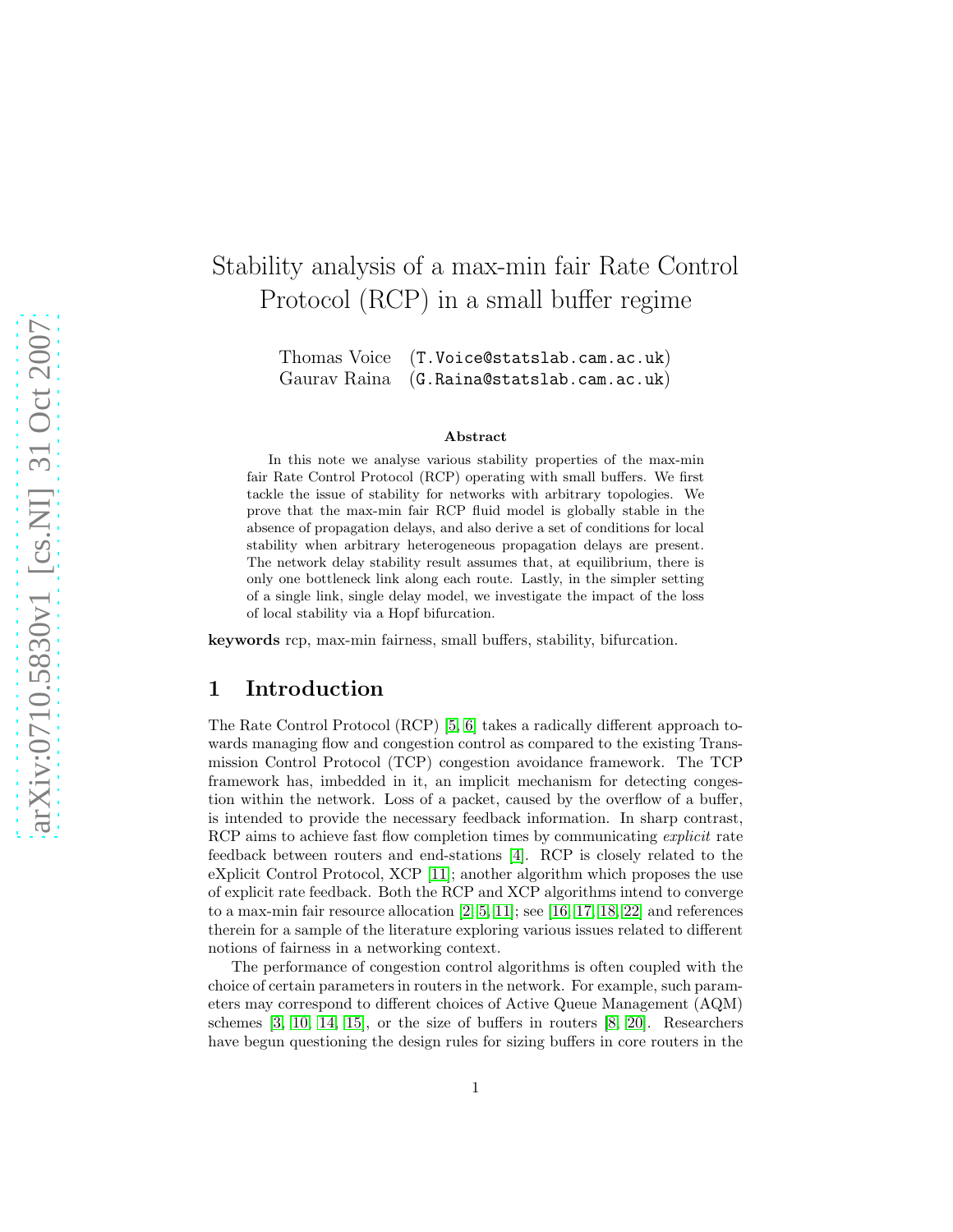Internet [\[1\]](#page-11-8) and some recent literature [\[7,](#page-11-9) [20,](#page-12-6) [25\]](#page-12-7) suggests that buffers should indeed be much smaller as compared to the current design principles. In light of the separate developments made towards the understanding of RCP [\[2,](#page-11-4) [4,](#page-11-2) [5,](#page-11-0) [6\]](#page-11-1) and buffer sizing  $\left[1, 7, 20, 25\right]$  $\left[1, 7, 20, 25\right]$  $\left[1, 7, 20, 25\right]$  $\left[1, 7, 20, 25\right]$  it is natural to investigate the two, i.e., RCP and small buffers, together. Such an investigation is also motivated by the observation that previous buffer sizing studies have focussed primarily on the impact of smaller buffers with TCP. In this paper, the focus of our analysis will be on the limiting regime of a max-min fair RCP fluid model operating over a communication network with small buffers.

Previous control theoretic analysis of RCP has focussed on a single bottleneck, where the queue is modelled as a saturated integrator [\[2\]](#page-11-4). In our work, we assume that the size of the buffers is small enough so that it is no longer possible to explicitly model the queue. Rather, with such small buffers, at the time scale of operation of the congestion controllers, it is the distribution of queue size that plays the important role [\[25\]](#page-12-7). It is worth stating that we do not, in any way, contribute to the question of exactly how small the size of buffers ought to be. The model we analyse is simpler than the one analysed by [\[2\]](#page-11-4) in that we do not explicitly model the queue, but more involved in the sense that our framework represents a heterogeneous network of arbitrary topology. In our fluid model for RCP, apart from the model for the queue, all other parameters are exactly the same as specified in the original RCP algorithm [\[5\]](#page-11-0).

The styles of analysis we employ have all been popular in the study of congestion control: for example, global stability without propagation delays [\[21,](#page-12-8) [24\]](#page-12-9), local stability with delays [\[8,](#page-11-7) [10,](#page-11-6) [12,](#page-11-10) [14,](#page-12-4) [15,](#page-12-5) [21,](#page-12-8) [23\]](#page-12-10), and also an analysis of the dynamic system when stability may not be guaranteed [\[9,](#page-11-11) [13,](#page-12-11) [19\]](#page-12-12).

We now outline the essence of our contribution. First, we prove that the fluid model of RCP is globally stable in the absence of propagation delays. Then, we derive a set of conditions for local stability when arbitrary heterogeneous propagation delays are present. The network delay stability result relies upon the assumption that, at equilibrium, there is only one bottleneck link along each route. Furthermore, in the simpler setting of a single link, single delay, model we are able to provide a more in depth study of the RCP algorithm. Using bifurcation analysis, we investigate the impact of the loss of local stability in a special case where we show that the RCP algorithm would always give rise to a super-critical Hopf bifurcation.

An overview of this paper follows. In Section 2, we analyse the stability properties of RCP over networks of arbitrary topology. In Section 3, we investigate local instability of RCP in a single link, single delay, model via a Hopf bifurcation analysis. Finally, in Section 4 we summarise our contribution, and discuss some avenues for further research.

# 2 RCP over arbitrary topology networks

In this section, our objective is to analyse the stability of RCP in a small buffer regime, over networks with an arbitrary topology. We first show global stability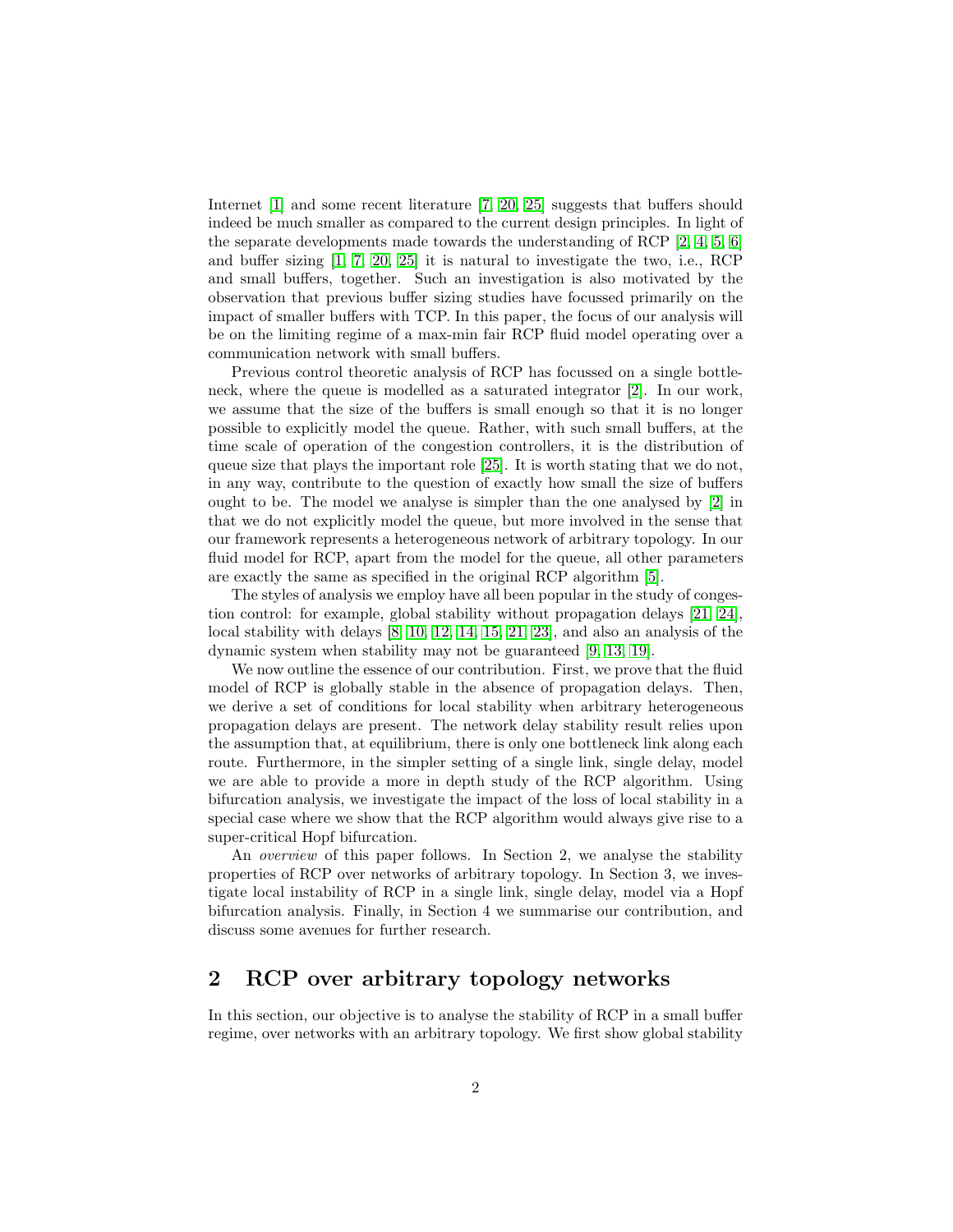for the RCP fluid model in the absence of propagation delays and then derive a set of conditions for local stability when arbitrary heterogeneous propagation delays are present. The network delay stability result relies upon the assumption that, at equilibrium, there is only one bottleneck link along each route. That is, at equilibrium, for each route there is a unique link with minimal per-flow bandwidth available. We begin with the model description.

### 2.1 Model description

At the level of theoretical abstraction, our set up for an Internet like communication network follows the commonly adopted framework [\[21\]](#page-12-8).

We suppose that the communication network comprises of an interconnection of a set of *routes*, S, with a set of *links*, J. Each route  $r \in S$  represents a user of the network. Associated with each route is a set of links which represents the path along which that user transmits information through the network. Further, a route r has associated with it a flow rate  $x_r(t) \geq 0$ , which represents a dynamic fluid approximation to the rate at which the user is sending packets along route  $r$ , at time  $t$ .

The flow rate, for each  $r \in S$  is determined by the links  $l \in r$ , via the use of explicit rate feedback. Each link  $l \in J$  has associated with it a flow rate  $R_l(t)$ , which represents the maximum flow rate allowed for routes which pass through l. Each packet which is sent through the network carries, in its header, an explicit rate feedback variable. This variable is initially set to the maximum desired flow rate for r. As the packet passes through each  $l \in r$ , if the feedback variable is greater than  $R_l(t)$ , then link l sets it equal to  $R_l(t)$ . When the packet reaches its destination, an acknowledgement packet (ack), containing the final value of the explicit rate feedback variable, is returned to the origin of  $r$ , and the flow rate  $x_r(t)$  is updated accordingly.

For each route r and link  $l \in r$ , we let  $\tau_{rl}$  denote the propagation delay from the origin of  $r$  to  $l$ , i.e. the length of time it takes for a packet to travel from the origin to link l along route r. Let  $\tau_{lr}$  denote the propagation delay from l to the origin of  $r$ , i.e. the length of time it takes for the explicit rate feedback information from link  $l$  to reach the user who is transmitting along route  $r$ . In RCP, a packet must reach its destination before an acknowledgement packet (ack) is returned to its source. Furthermore, as we are interested in a network with small buffers, we may safely assume that queuing delays are a negligible component of the end to end delay. Thus for all  $l \in r$ ,  $\tau_{rl} + \tau_{lr} = \tau_r$ , the round trip time for route r.

We now have the following model for the end-system behaviour of RCP. For each route  $r \in S$ ,

<span id="page-2-0"></span>
$$
x_r(t) = \min_{l \in r} R_l(t - \tau_{lr}).\tag{1}
$$

Now, for each link  $l \in J$ ,  $R_l(t)$  is updated depending upon the total aggregate flow through link  $l$  at time  $t$ . Although the update rule is discrete, we can model it via a fluid approximation with the following differential equation [\[2\]](#page-11-4). For each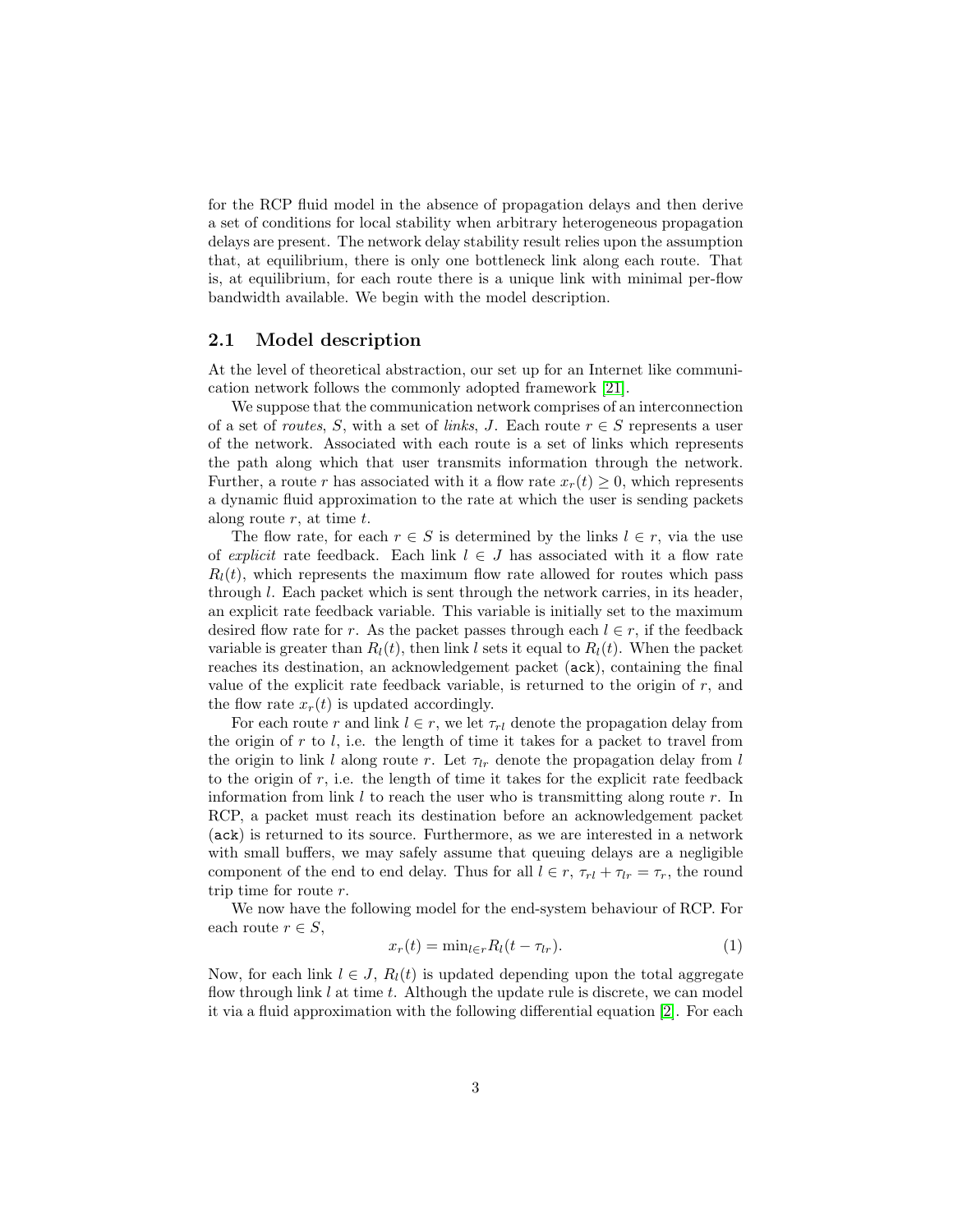link  $l \in J$ ,

<span id="page-3-1"></span>
$$
\dot{R}_l(t) = R_l(t) \left( \frac{\alpha_l}{d_l C_l} (C_l - y_l(t)) - \frac{\beta_l q_l(t)}{d_l^2 C_l} \right)_{R_l(t)}^+, \tag{2}
$$

where  $\alpha_l, \beta_l$  are positive constants,  $C_l$  is the capacity at link l,  $d_l$  is the average round trip time of the *flows* passing through link  $l$ ,

<span id="page-3-2"></span>
$$
y_l(t) = \sum_{r:l \in r} x_r(t - \tau_{rl}),\tag{3}
$$

and  $q_l(t)$  is the queue size at time t. Here we use the notation  $a = (b)<sub>c</sub>$  to mean that  $a = 0$  if  $b < 0$  and  $c \le 0$ , otherwise  $a = b$ . In the original RCP model [\[5\]](#page-11-0),  $\alpha_l = \alpha$  and  $\beta_l = \beta$  for each  $l \in J$  for some  $\alpha$  and  $\beta$ . We have allowed these constants to vary between links in order to study their effect on stability.

Model for the queue. The basis of our investigation is to study a regime where the buffers are so small that it is no longer possible to explicitly model the queue as a saturated integrator. This assumption simply expresses the idea that with small enough buffers, we may use the approximation

<span id="page-3-0"></span>
$$
q_l(t) = p_l(y_l(t)),\tag{4}
$$

where  $p_l(\cdot)$  is a continuously differentiable function representing the mean queue length of link l. This is consistent with the observation in [\[25\]](#page-12-7) that in a small buffer regime, it is the distribution of the queue size that plays the prominent role in the dynamics of the congestion control framework. At the level of interest in this paper, we do not motivate any explicit functional form for the mean queue length. Different functional forms may be suitable candidates, but our primary focus is to investigate some stability properties of the dynamical system defined by [\(1](#page-2-0)[-4\)](#page-3-0).

## 2.2 Global stability without propagation delays

In this subsection, we seek to investigate the stability properties of RCP without taking into account the effects of propagation delays. This gives us some insight into the stability of the algorithm in general, and is also a plausible model for the special case when propagation delays are small in comparison to the update step size of the algorithm. In terms of the fluid model, this would mean

$$
\max_{l \in J} \frac{\alpha_l}{d_l C_l} + \frac{\beta_l q_l(t)}{d_l^2 C_l} \ll \min_{r \in S} \frac{1}{\tau_r}.
$$

To model RCP without the effects of delays, we use [\(1-](#page-2-0)[4\)](#page-3-0), setting  $\tau_r = 0$  for all  $r \in S$ , but leaving all other parameters fixed.

Ideally we would like to show that our delay-free model of RCP, at equilibrium, is globally stable. Unfortunately, as the following example demonstrates, we cannot expect the equilibrium points of [\(1-](#page-2-0)[4\)](#page-3-0) to be unique, or even isolated.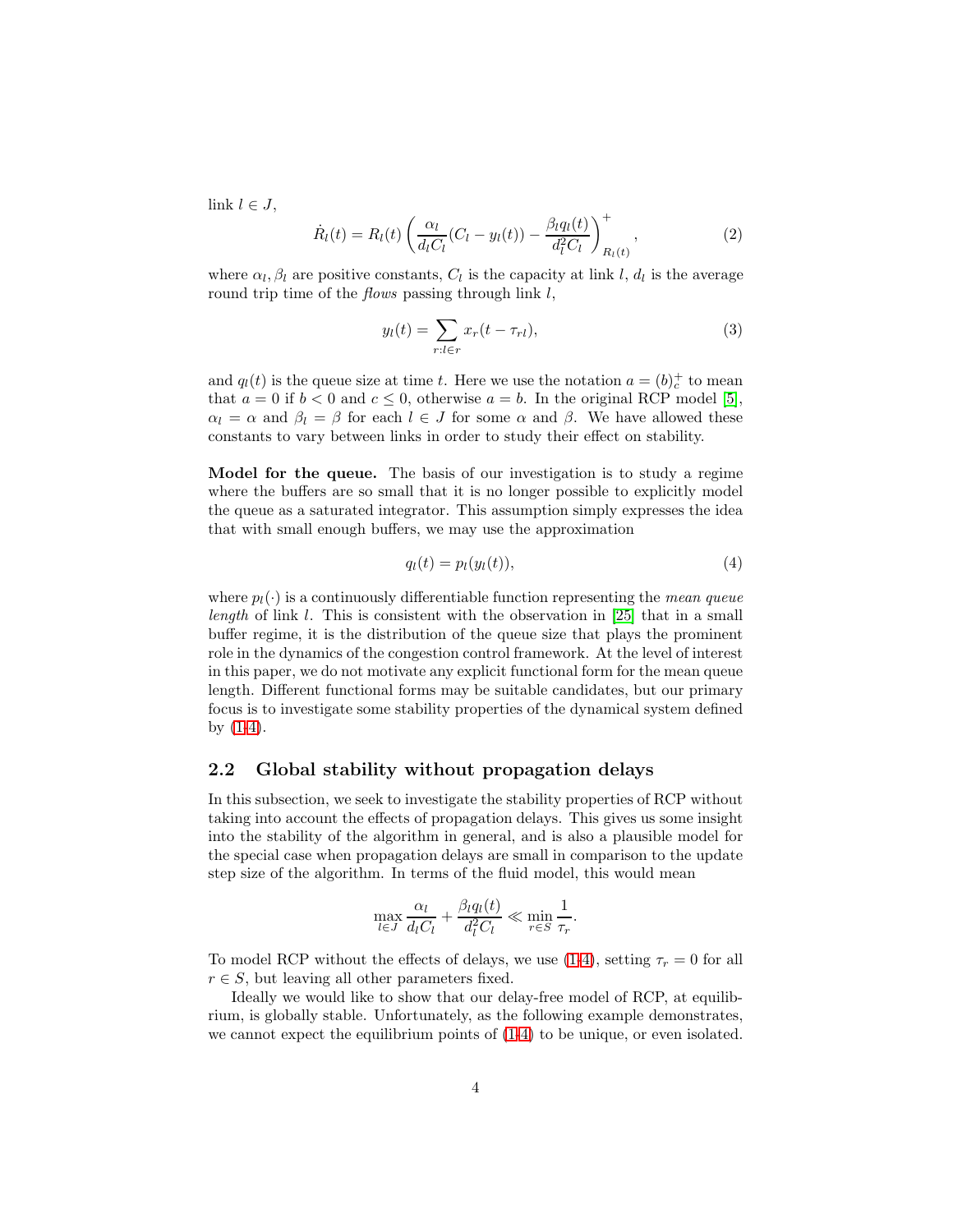Consider a network consisting of two identical links,  $l, j$  and one route  $r = \{l, j\}.$ Then, since  $p_l(\cdot)$  is strictly increasing, there exists a unique y such that

$$
\frac{\alpha_l}{d_l C_l}(C_l - y) - \frac{\beta_l p_l(y)}{d_l^2 C_l} = 0.
$$

By inspection, there are equilibrium points at  $R = (y, y')$  and  $R = (y', y)$  for all  $y' \geq y$ .

Alternatively, consider the situation where  $l$  and  $j$  are not completely identical, and  $C_j > C_l$ . Then, there exists a unique y' such that

$$
\frac{\alpha_j}{d_j C_j} (C_j - y') - \frac{\beta_j p_j(y')}{d_j^2 C_j} = 0.
$$

Now,  $y' > y$ , so, if  $x_r \leq y$  then  $R_j$  will be strictly positive. However, if  $x_r > y$ then  $\dot{R}_l$  will be strictly negative. Thus, for this example, no equilibrium point exists.

So, there may be an entire manifold of equilibrium vectors for  $R$ , or there may be no equilibrium point at all. However, the same is not true for the equilibrium vector of flow rates  $x$ .

**Theorem 2.1.** Suppose that  $x(t)$  evolves according to [\(1](#page-2-0)[-4\)](#page-3-0), with  $\tau_r = 0$  for all  $r \in S$ . Then, there exists a unique vector  $\overline{x}$  such that  $x(t) \to \overline{x}$  as  $t \to \infty$ .

Proof. We prove this result recursively for the more general system where, for all  $l \in J$ , we replace [\(2\)](#page-3-1) with

<span id="page-4-0"></span>
$$
\dot{R}_l(t) = R_l(t) \left( u_l(t) + \frac{\alpha_l}{d_l C_l} (C_l - y_l(t)) - \frac{\beta_l p_l(y_l(t))}{d_l^2 C_l} \right)_{R_l(t)}^+, \tag{5}
$$

where  $u_l(t) \to 0$  as  $t \to \infty$ .

Let  $N_l$  be the number of  $r \in S$  such that  $l \in r$ . We set  $\overline{y}_l$  equal to the unique value such that  $\dot{R}_l(t) = 0$  when  $y_l(t) = \overline{y}_l$ , and set  $\overline{R} = \min_{l \in J} \overline{y}_l/N_l$ . We shall show that, for all  $r \in S$  with  $R = \overline{y}_l/N_l$  for some  $l \in r$ ,  $x_r \to R$  as  $t \to \infty$ . This allows us to remove such an  $x_r(t)$  from the system, by replacing it with  $\overline{R}$  plus a vanishing term which we incorporate into the  $u_l(t)$ , for each  $l \in r$ . Since this will always remove at least one  $r$  from  $S$ , this is sufficient to prove our result.

It remains to show that  $x_r \to R$  for  $r \in S$  with  $R = \overline{y}_l/N_l$ , for some  $l \in r$ . Now, for any  $\epsilon > 0$  there exists a T such that

$$
|u_l(t)| < \epsilon \frac{\alpha_l}{d_l C_l},
$$

for all  $l \in J$ ,  $t > T$ . From [\(5\)](#page-4-0) we see that, if, for  $t > T$ , for any  $l \in J$ ,  $R_l(t) < (\overline{y}_l/N_l) - 2\epsilon$ , then  $\dot{R}_l(t) > \delta$  for some  $\delta > 0$ . Thus, for some T', for all  $t > T', l \in J, R_l(t) \ge (\overline{y}_l/N_l) - 2\epsilon.$ 

Let us assume that  $\epsilon$  is small enough that, for any  $j \in J$  with  $(\overline{y}_j/N_j) > \overline{R}$ ,

$$
\frac{\overline{y}_j}{N_j} - \overline{R} > \left(2 + 2 \max_{l \in J} N_l\right) \epsilon.
$$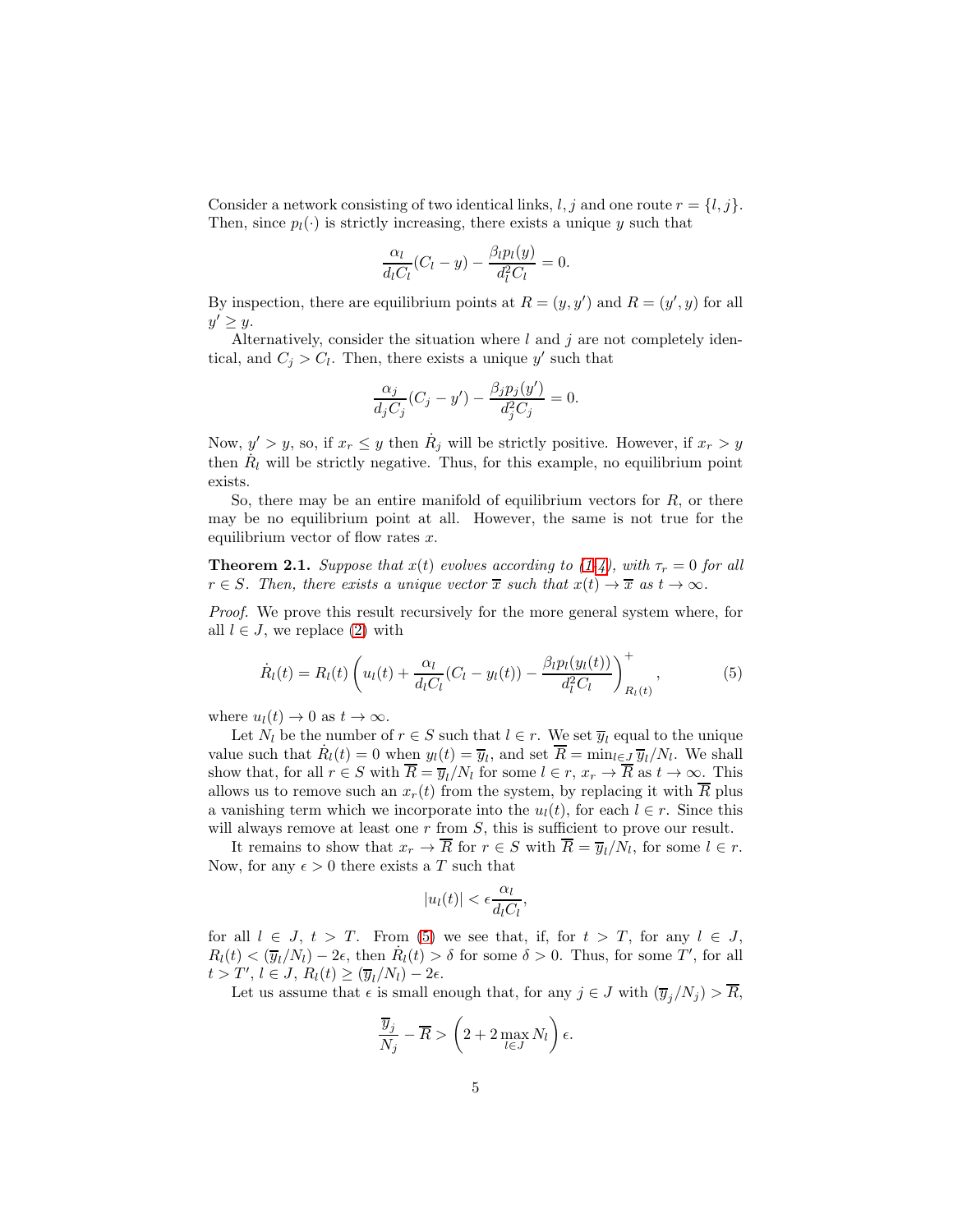Now, let  $r \in S$  be such that  $\overline{R} = \overline{y}_l/N_l$  for some  $l \in r$ . Let  $r'$  be the set of  $l \in r$  with  $\overline{R} = \overline{y}_l/N_l$ . Suppose that, for some  $t > T'$ ,

$$
\min_{l \in r'} R_l(t) > \overline{R} + 2\epsilon \max_{j \in J} N_j.
$$

If  $x_r(t) = R_j(t)$  and  $j \in r'$  then  $x_r(t) > \overline{R} + 2\epsilon \max_{j \in J} N_j$ . Otherwise  $x_r(t) =$  $R_j(t)$  with  $j \notin r'$ , but since  $t > T'$ ,  $x_r > \overline{R} + 2\epsilon \max_{j \in J} N_j$  still holds. For any  $l \in r', x_r(t)$  is sufficiently high that  $y_l(t)$  must be greater than  $N_l\overline{R}+2\epsilon$ . Thus,  $\dot{R}_l(t) < -\delta$  for some  $\delta > 0$ . Therefore, for some T'', for all  $t > T''$ ,

$$
\min_{l \in r'} R_l(t) \leq \overline{R} + 2\epsilon \max_{j \in J} N_j.
$$

Hence, for all  $t > T''$ ,

$$
\left| x_r(t) - \overline{R} \right| \le 2\epsilon \max_{j \in J} N_j.
$$

Since  $\epsilon$  was arbitrary, the result follows.

 $\Box$ 

Note, the vector  $\bar{x}$  will be close to that of the max-min fair allocation of flow rates, because of its construction. However, the presence of the function  $p_l(\cdot)$ in [\(2\)](#page-3-1) means that link capacity will not be fully utilised at equilibrium.

## 2.3 Local stability with propagation delays

In this subsection, we derive conditions for the local stability of [\(1](#page-2-0)[-4\)](#page-3-0) when propagation delays are present. Our result relies upon the assumption that there is only one bottleneck link along each route, that is for each  $r \in S$  there is only one  $l \in r$  such that  $x_r(t) = R_l(t)$  at equilibrium.

For each  $r \in S$ ,  $l \in J$ , we let  $\overline{x}_r$  be the equilibrium value of  $x_r(t)$  and  $\overline{R}_l$ be the maximum of  $\overline{x}_s$  for all  $s \in S$  such that  $l \in s$ . For each  $l \in J$ , we let  $\overline{y}_l$ be the unique value such that  $\dot{R}_l(t) = 0$  whenever  $y_l(t) = \overline{y}_l$ . We can assume, without loss of generality, that for all  $l \in J$ ,

$$
\overline{y}_l = \sum_{r:l \in r} \overline{x}_r.
$$

Otherwise, assuming the system is always local to equilibrium,  $R<sub>l</sub>(t)$  will simply continually increase. If  $R_l(t)$  is initially large enough then  $\max_{r \in S} x_r(t) < R_l(t)$ for all time and thus,  $R_l(t)$  has no effect on the rest of the system, and can be ignored.

Now, we have assumed that, for all  $r \in S$ ,  $l \in r$ , if  $\overline{x}_r = R_l$ , then  $R_j > R_l$  for all  $j \in r$ ,  $j \neq l$ . Furthermore, by definition, if  $\overline{x}_r \neq R_l$ , we must have  $\overline{x}_r < R_l$ . Thus, for all  $r \in S$ ,  $l \in r$ , whenever the system is close to equilibrium, either  $x_r(t) = R_l(t - \tau_{lr})$ , or else  $\overline{x}_r < \overline{R}_l$  and  $R_l(t - \tau_{lr})$  has no effect on  $x_r(t)$ . So, we can isolate each  $l \in J$  and model the effect of the rest of the system on  $R_l(t)$ as a vanishing perturbation. This allows us to find conditions for stability for the overall system using a recursive argument.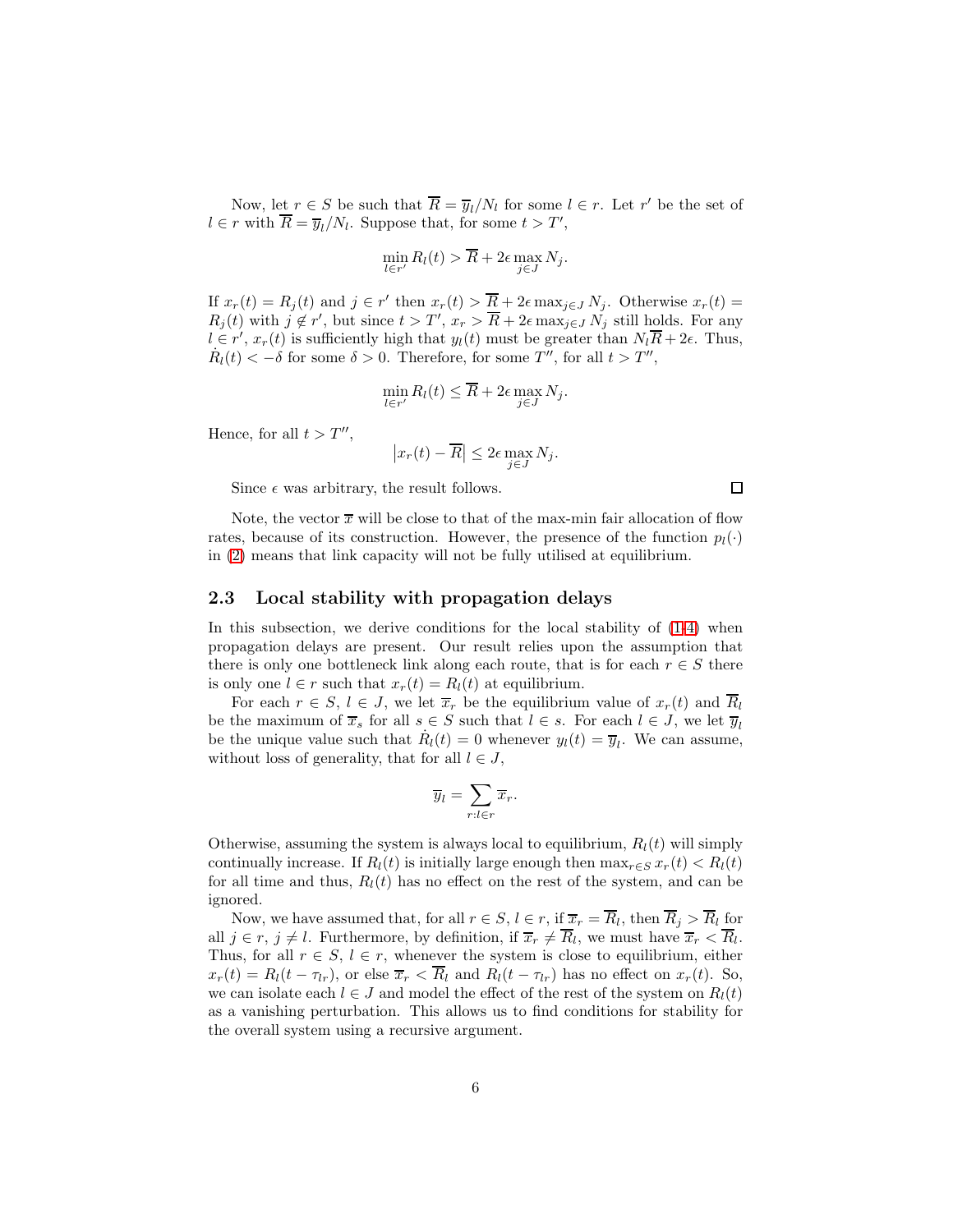Accordingly, we initially restrict our attention to the single link case,  $J = \{l\}$ , and we consider the following generalisation of [\(2\)](#page-3-1),

<span id="page-6-0"></span>
$$
\dot{R}_l(t) = -R_l(t) \bigg( f_l \bigg( y_l(t) - N_l \overline{R}_l \bigg) + u_l(t) \bigg)_{R_l(t)}^+, \tag{6}
$$

where  $y_l(t)$  is defined as in [\(3\)](#page-3-2),  $f_l(\cdot)$  is an increasing differentiable function with  $f_l(0) = 0$  and  $u_l(t) \to 0$  as  $t \to \infty$ . When the recursive argument is complete, the vector  $u(t)$  represents the behaviour of  $R_j(t)$  for  $j \in J$  such that  $R_j < R_l$ .

<span id="page-6-1"></span>Theorem 2.2. Consider the case where the network consists of only a single link,  $J = l$ , with flow rates following [\(6\)](#page-6-0). If

$$
f_l'(0)\overline{R}_l\sum_{r\in S}\tau_r<1,
$$

then for all  $\epsilon$ , there exists a and u such that, if  $|R_l(t) - \overline{R}_l| \le a$  for all  $t \le 0$ and  $|u_l(t)| < u$  for all t, then  $|R_l(t) - \overline{R}_l| \leq \epsilon$  for all t, and  $R_l(t) \to \overline{R}_l$  as  $t\rightarrow\infty.$ 

*Proof.* Let  $\tau_l$  be  $\max_{r \in S} \tau_r$ , the maximum round trip time.

Suppose for some  $t, \gamma \leq 1, a'$  and  $u'; |R_l(t) - \overline{R}_l| = \gamma a', |R_l(t') - \overline{R}_l| \leq a'$ and  $|u_l(t')| < u'a'$  for all  $t' \in [t - 2\tau_l, t]$ . Then, for all  $t' \in [t - \tau_l, t]$ ,

$$
\left|\dot{R}_l(t')\right| \leq \left(\overline{R}_l + a'\right) \left(u'a' + f'_l(0)|S|a' + o(a')\right).
$$

Thus, for all  $r \in S$ ,

$$
|R_l(t-\tau_r) - R_l(t)| \leq \tau_r \overline{R}_l f'_l(0)|S|a' + \tau_r \left(\overline{R}_l + a'\right)a'u' + o(a'). \tag{7}
$$

So,

$$
\frac{\dot{R}_l(t)}{R_l(t)} = f'_l(0) (|S|\overline{R}_l - y_l(t)) - u_l(t) + o(a')
$$
\n
$$
= f'_l(0) |S| (\overline{R}_l - R_l(t)) - u_l(t) + f'_l(0) \sum_{r \in S} (R_l(t) - R_l(t - \tau_r)) + o(a')
$$
\n
$$
= f'_l(0) |S| \gamma a' + \delta,
$$

where

$$
|\delta| \leq f'_l(0)\overline{R}_l \sum_{r \in S} \tau_r f'_l(0)|S|a' + |S|\tau_l(\overline{R}_l + a') a'u' + o(a')
$$
  
=  $f'_l(0)^2|S|^2 \overline{R}_l d_l a' + |S|\tau_l(\overline{R}_l + a') a'u' + o(a').$ 

Since  $f_l'(0)|S|\overline{R}_l d_l < 1$ , there exists a value of  $a < \epsilon$ , u' and  $\gamma < 1$  such that, if  $a' \leq a$ , then  $|\delta|$  is guaranteed to be less than  $\gamma f_l'(0)|S|a'$ . In which case,  $R_l(t)$ must have the same sign as  $\overline{R}_l - R_l(t)$ .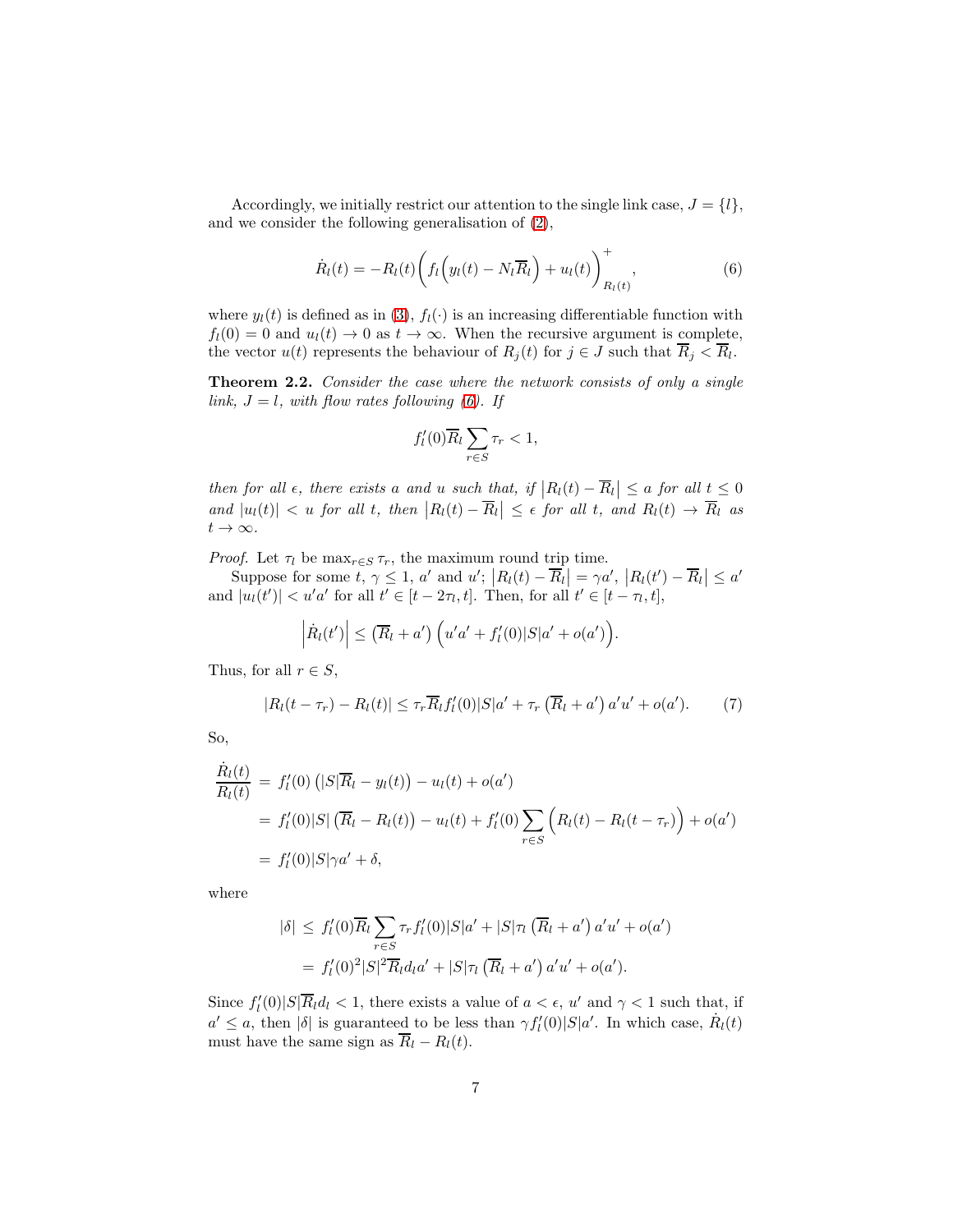So, we can take  $u = u'a$ , with a as given above, and if  $|R_l(t) - \overline{R}_l| \le a$  for all  $t \leq 0$  and  $|u_l(t)| < u$  for all t, then  $|R_l(t) - \overline{R}_l| \leq \epsilon$  for all t.

Furthermore, for all  $a' < a$ , there exists a time T such that, for all  $t > T$ ,  $|u_l(t)| < u'a'$ . From the above analysis, we know that after T, if  $R_l(t)$  is beyond a' of  $\overline{R}_l$ , then it will converge to  $\overline{R}_l$  at a rate of  $\gamma$ . Thus, there is some  $T' > T$ such that,  $|R_l(t) - \overline{R}_l| \le a'$  for all  $t > T'$ . Since a' was arbitrary,  $R_l(t) \to \overline{R}_l$ as required. П

We now consider the general network case.

<span id="page-7-2"></span>**Theorem 2.3.** Under [\(1-](#page-2-0)[4\)](#page-3-0), the equilibrium point  $\overline{R}$  is locally asymptotically stable provided that, for each  $l \in J$ ,

<span id="page-7-1"></span>
$$
\left(\frac{\alpha_l}{d_l C_l} + \frac{\beta_l p_l'(\overline{y}_l)}{d_l^2 C_l}\right) \overline{R}_l \sum_{r:l \in r, \overline{R}_l = \overline{x}_r} \tau_r < 1. \tag{8}
$$

*Proof.* Let  $\delta$  be the minimum of  $|\overline{R}_l - \overline{R}_j|/2$  for  $l \neq j \in J$ . Now, if, for all t, all  $l \in J$ ,  $|R_l(t) - \overline{R}_l| < \delta$ , then each  $l \in J$  will evolve according to

<span id="page-7-0"></span>
$$
\dot{R}_l(t) = -R_l(t) \Big( f_l \big( y_l^{eq}(t) - \overline{y}_l^{eq} \big) + u_l(t) \Big), \tag{9}
$$

where  $u_l(t)$  represents the effect of  $R_j(t)$  for all  $R_j < R_l$ , and

$$
y_l^{eq}(t) = \sum_{r:l \in r, \overline{x}_r = \overline{R}_l} x_r(t - \tau_{rl}),
$$

with  $\overline{y}_l^{eq}$  equal to the equilibrium value of  $y_l^{eq}(t)$ . For each  $l \in J$ , we have

$$
f_l(w) = \frac{\alpha_l}{d_l C_l}(w + \overline{y}_l - C_l) + \frac{\beta_l p_l(\overline{y}_l + w)}{d_l^2 C_l}.
$$

By definition,  $(9)$  is an example of  $(6)$ , for the reduced network formed by l and all routes  $r \in S$  with  $l \in r$  and  $\overline{x}_r = R_l$ . Furthermore, [\(8\)](#page-7-1) is precisely the condition of Theorem [2.2](#page-6-1) for this reduced system.

Suppose  $|R_l(t) - \overline{R}_l| < \delta$  for all  $l \in J$ , for all t. By differentiability of  $p_l(\cdot)$ , for any u, we can find  $\epsilon$  such that if  $|R_j(t) - \overline{R}_j| < \epsilon$  for all t, for all j such that  $R_j < R_l$ , then  $|u_l(t)| < u$  for all t. This allows us to prove local stability recursively.

We begin with the  $l \in J$  such that  $R_l$  is maximal. We apply Theorem [2.2](#page-6-1) to find conditions under which  $R_l(t)$  converges to  $\overline{R}_l$  and  $|R_l(t) - \overline{R}_l| < \delta$  for all t. This gives us a and u, where the initial conditions of  $R_l(t)$  should be within a of  $R_l$ , and  $u_l(t)$  should tend to zero and always be bounded by u. We can find an  $\epsilon < \delta$  so that if  $|R_j(t) - \overline{R}_j| < \epsilon$  for all t and  $R_j(t)$  converges to  $\overline{R}_j$  for all  $j \neq l$ , then  $|u_l(t)| < u$  for all t and  $u_l(t)$  converges to 0. So, we set  $R_l(t) \in \overline{R_l - a, R_l + a}$  for  $t \leq 0$  as our initial condition for l, remove l from the network and repeat this process for  $\delta' = \epsilon$ . Since we remove one link each time, eventually we will find suitable initial conditions for the entire network.  $\Box$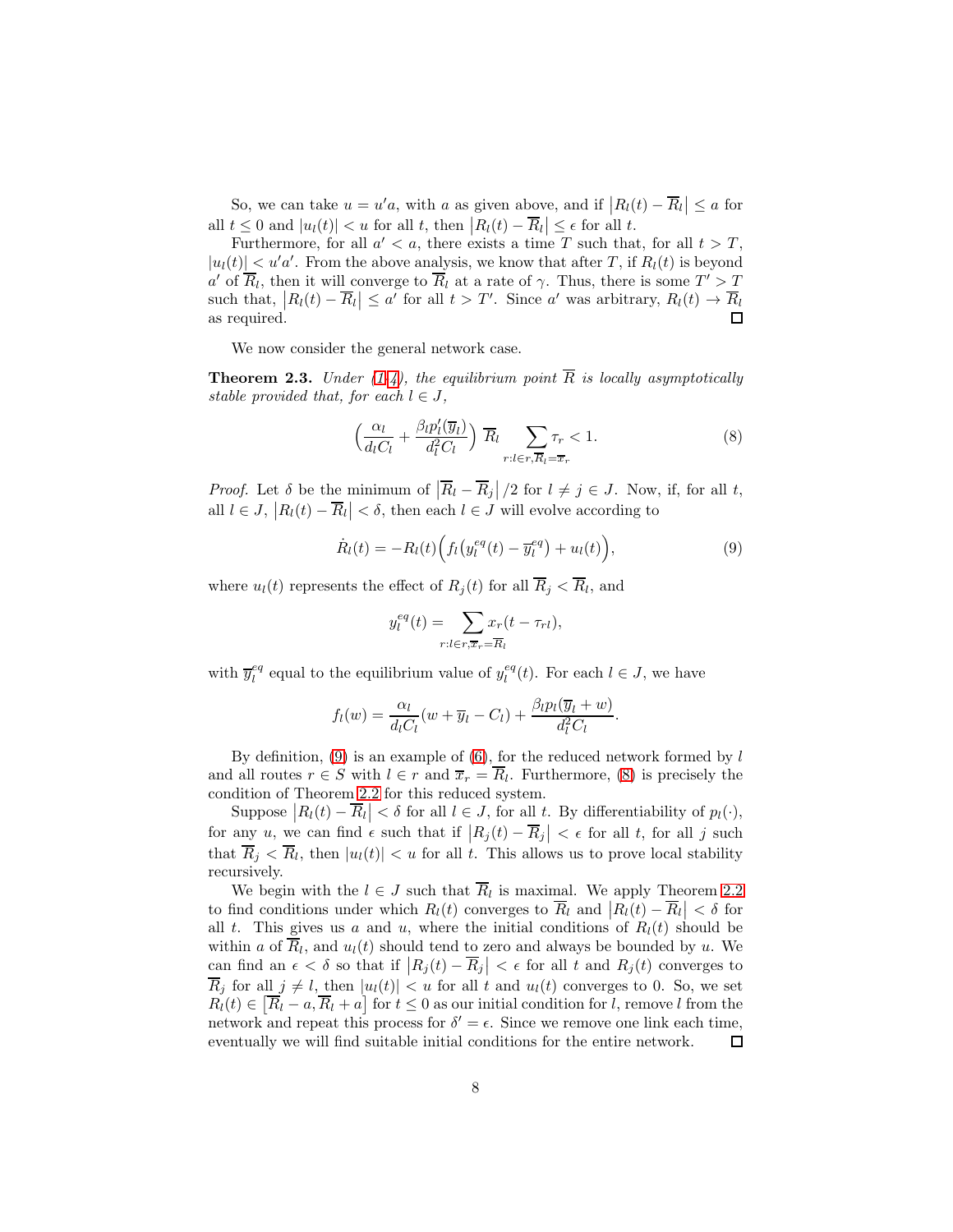Note, each link does not necessarily need to keep track of which flows are under its control in order to meet [\(8\)](#page-7-1). The condition holds if, for all  $l \in J$ ,

$$
\left(\frac{\alpha_l}{d_l} + \frac{\beta_l p_l'(\overline{y}_l)}{d_l^2}\right) \frac{\overline{y}_l}{C_l} d_l^p < 1,
$$

where  $d_l^p$  is the average per *packet* round trip time,

$$
d_l^p = \frac{1}{\overline{y}_l} \sum_{r:l \in r} \overline{x}_r \tau_r.
$$

This suggests that it should be  $d_l^p$  not  $d_l$  that appears in the RCP controller [\(2\)](#page-3-1). If, for each  $l \in J$  we let  $\gamma_l$  be such that  $p'_l(\overline{y}_l) = \gamma_l p_l(\overline{y}_l) / \overline{y}_l$  then,

$$
p'_l(\overline{y}_l) = \gamma_l \frac{\alpha_l d_l}{\beta_l} \frac{C_l - \overline{y}_l}{\overline{y}_l} < \frac{\gamma_l \alpha_l d_l}{\beta_l},
$$

thus, [\(8\)](#page-7-1) is ensured if, for all  $l \in J$ ,

$$
\alpha_l = \frac{d_l^p}{d_l(1+\gamma_l)}.\tag{10}
$$

This parameter choice scheme is attractive, because it is fairly decentralised and only requires local information. Each link needs only to measure, estimate or be informed of the round trip times for packets passing through that link. However, these results rely on the weak assumption that each route has only one bottleneck link. However, any network with multiple bottleneck routes can easily be transformed into one without, for example, by making a small change in the parameters  $\beta_l, l \in J$ . Preliminary numerical results suggest that Theorem [2.3](#page-7-2) may hold in general; but finding an analytic result to confirm this, or a counter-example to disprove it, remains an open problem.

In the next section we investigate the impact of loss of local stability in RCP.

## 3 Local bifurcation analysis

A key focus in the choice of parameters for any congestion control proposal is to ensure that they lead to a stable equilibrium. Most proposals for congestion control, for example see [\[21\]](#page-12-8), lead to the analysis of non-linear time delayed dynamical systems. For such non-linear systems, typically sufficient conditions for local stability guide parameter choices. Following local stability, a local bifurcation theoretic analysis can make us comfortable in running the system close to the edge of stability.

We first recapitulate a result about the loss of local stability in a non-linear retarded functional differential equation and then use it to analyse the RCP fluid model. Following the analysis in [\[19\]](#page-12-12) we outline a local Hopf bifurcation result for the following non-linear delay equation

<span id="page-8-0"></span>
$$
\dot{u}(t) = \eta \big( -\xi_x u(t-\tau) \pm \xi_{xy} u(t) u(t-\tau) \big),\tag{11}
$$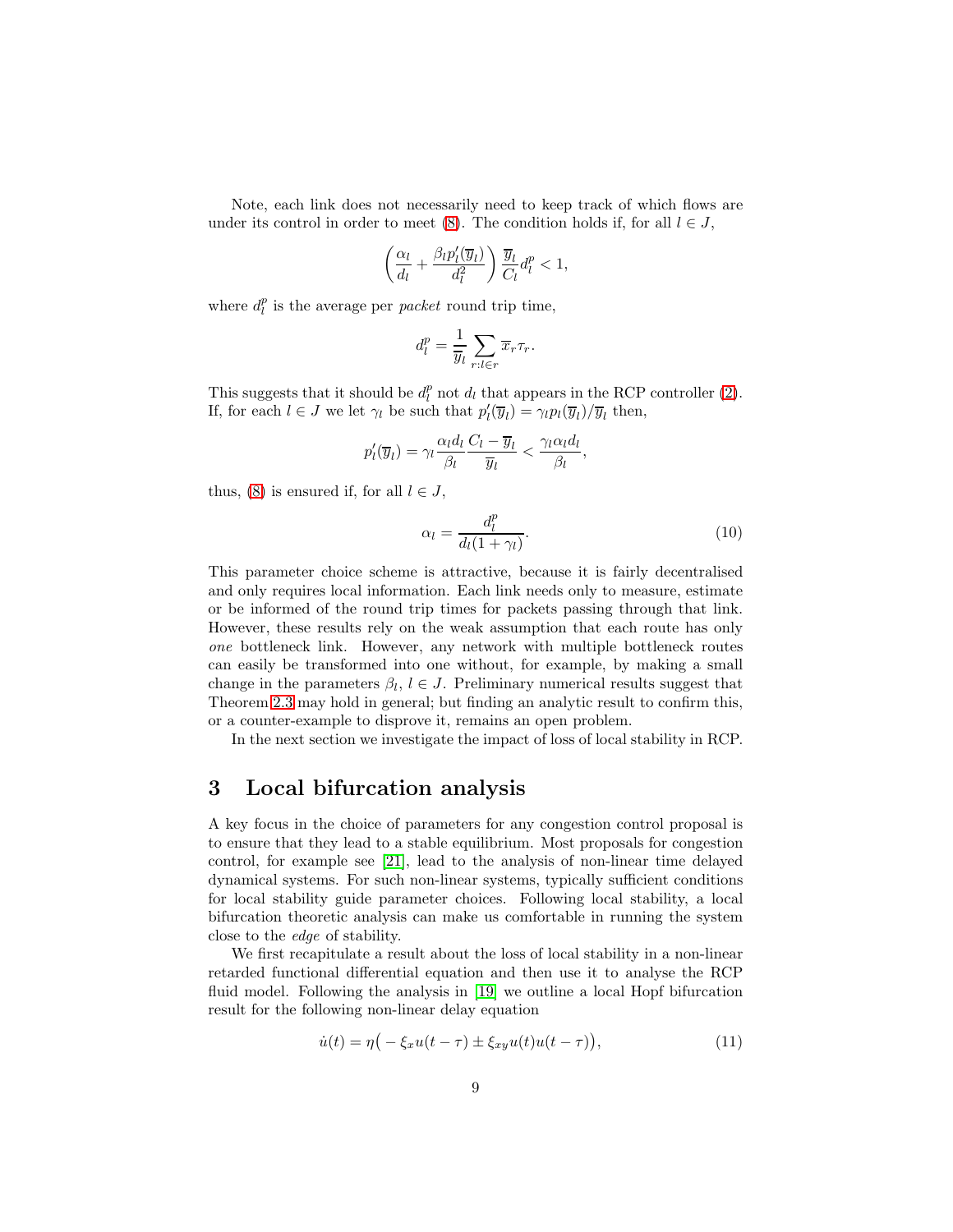where  $\eta, \tau, \xi_x, \xi_{xy} > 0$ . The parameter  $\eta$  has been intentionally introduced to just tip the above equation over the edge of (local) stability. This exogenous, non-dimensional, parameter will act as our bifurcation parameter.

We may state the following about equation [\(11\)](#page-8-0).

<span id="page-9-1"></span>Theorem 3.1. A necessary and sufficient condition for local stability is

$$
\eta \xi_x \tau < \pi/2,
$$

and treating η as the bifurcation parameter, the first local Hopf bifurcation occurs with period  $4\tau$  at  $\eta = \eta_c$ , where  $\eta_c \xi_x \tau = \pi/2$ . Further, as the Hopf condition is just violated, the equation will always undergo a super-critical Hopf bifurcation where the amplitude of the stable bifurcating solutions will be proportional to

$$
\frac{\xi_x}{\xi_{xy}}\sqrt{\frac{20\pi(\eta-\eta_c)}{3\pi-2}}.
$$

#### 3.1 RCP: single link, single delay model

In our bifurcation analysis, for the sake of simplicity, we shall leave the queuing term out of the model by taking  $\beta = 0$ . Consider the following single link, single delay, RCP fluid model

<span id="page-9-0"></span>
$$
\dot{R}(t) = \eta R(t) \left( \frac{\alpha}{C\tau} \left( C - y(t) \right) \right), \tag{12}
$$

where  $y(t) = \sum_{s} R(t - \tau)$  is the aggregate load at the link and  $\eta$  is the nondimensional bifurcation parameter. Define  $u(t) = R(t) - \overline{R}$ , and take a Taylor expansion of [\(12\)](#page-9-0) to obtain

$$
\dot{u}(t)\; = -\; \eta \frac{\alpha}{\tau} u(t-\tau) - \eta \frac{\alpha}{\tau R} u(t) u(t-\tau).
$$

Now using Theorem [3.1,](#page-9-1) we may state the following about equation [\(12\)](#page-9-0). A necessary and sufficient condition for local stability is

$$
\eta \alpha < \pi/2,
$$

and treating  $\eta$  as the bifurcation parameter, the first local Hopf bifurcation occurs with period  $4\tau$  at  $\eta = \eta_c$ , where  $\eta_c \alpha = \pi/2$ . If the Hopf condition is just violated, the equation will *always* undergo a super-critical Hopf bifurcation where the amplitude of the stable bifurcating solutions will be proportional to

$$
\overline{R}\sqrt{\frac{20\pi(\eta-\eta_c)}{3\pi-2}}.
$$

We highlight that equation [\(12\)](#page-9-0) cannot produce a sub-critical Hopf bifurcation. However, in the bifurcation analysis we have omitted any additional non-linear effects that would arise if  $\beta > 0$  in the RCP model.

We now summarise our contribution in this paper, and outline some avenues for further research.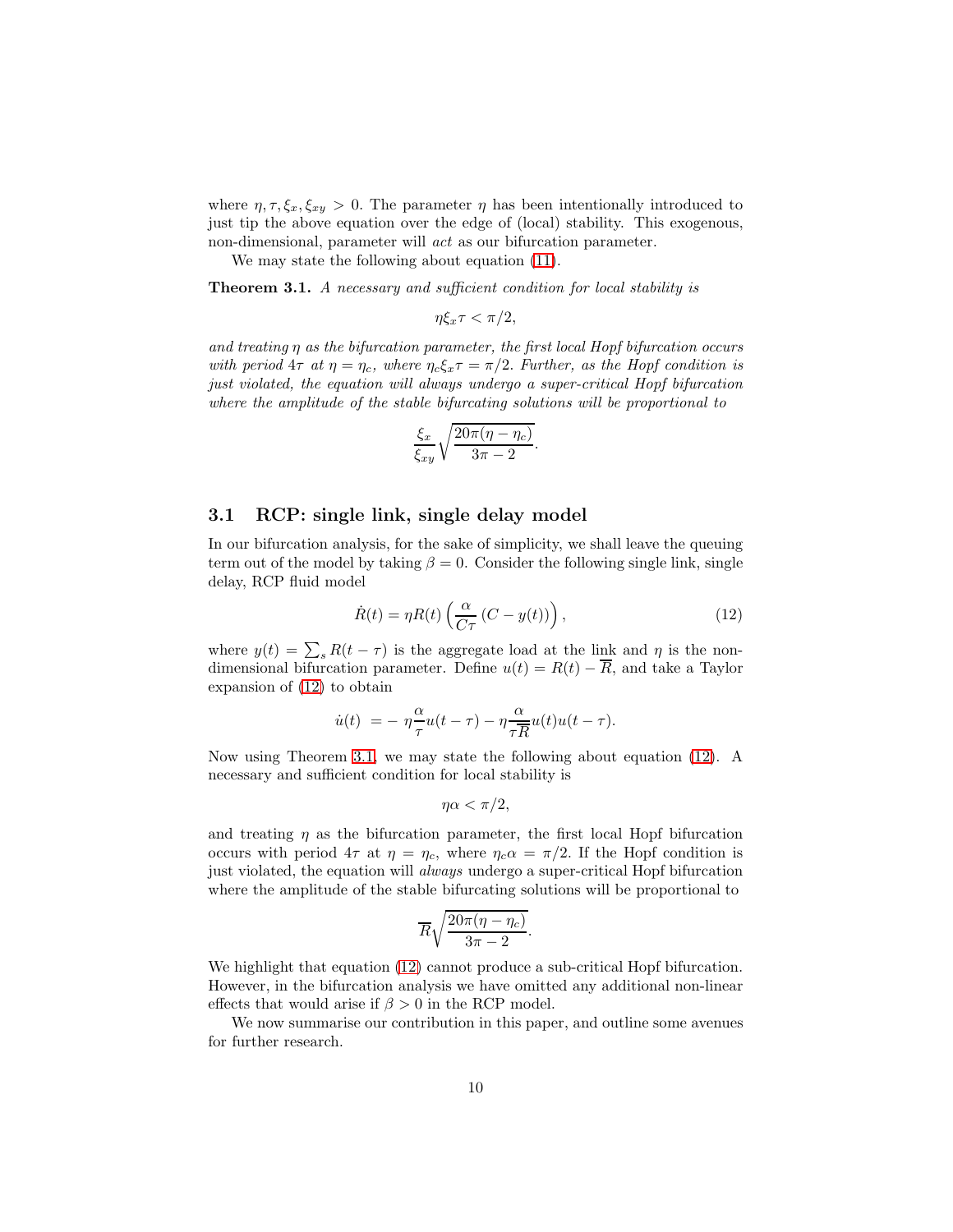# 4 Conclusion

It is noteworthy to observe that the small buffer regime has allowed us to tackle the question of stability for a large network with an arbitrary topology. First, we proved that the RCP fluid model is globally stable in the absence of propagation delays. Then, we derive a set of conditions for local stability when arbitrary heterogeneous propagation delays are present. The network delay stability result relies upon the weak assumption that, at equilibrium, there is only one bottleneck link along each route. An interesting avenue for research would be to show that either this result may hold in general, or provide a counter-example to disprove it. Finally in a single link, single delay, model we investigate the impact of the loss of local stability in a special case (setting  $\beta = 0$ ) where we show that the RCP algorithm would *always* give rise to an innocuous looking super-critical Hopf bifurcation.

As RCP aims for max-min fairness it is appropriate to first consider a model that embodies the original formulation, as we did in this paper. We now outline some natural avenues for further research.

Fairness and Stability. A conveniently parameterized family of  $\alpha$ -fair rate allocations was introduced in [\[17\]](#page-12-1). The parameter  $\alpha$  lies in the range  $(0, \infty)$ , and the cases  $\alpha \to 0$ ,  $\alpha = 1$  and  $\alpha \to \infty$  correspond respectively to an allocation which achieves maximum throughput, is proportionally fair or is max-min fair [\[17\]](#page-12-1). In this paper we have only considered a max-min fair allocation mechanism, as has been originally specified [\[5\]](#page-11-0). An immediate direction of further research would be to incorporate different notions of fairness into the RCP framework, and analyse the stability of such networks.

*Impact of the RCP parameters:*  $\alpha_l$  *and*  $\beta_l$ . We have only considered the limiting case of very small buffers. The choice of  $\beta$  impacts the rate at which the queue is drained. Small values of  $\beta$  drain the queue slowly; so with small  $\beta$ and for large enough buffers it is appropriate to model the queue as a saturated integrator. However, for large values of  $\beta$ , the queue may drain fast enough so that at the timescale of operation of the congestion control protocols, finer queueing theoretic models may have to be developed. Such queuing models would certainly contribute to the non-linearity in the RCP dynamical system, and hence impact the stability of the time delayed network. Further, the results from local bifurcation theory could also be subtle. In our bifurcation theoretic analysis we set  $\beta = 0$ , thus removing any non-linearity that may arise from the queue.

#### Acknowledgements

The authors are grateful to Frank Kelly for comments on earlier drafts and acknowledge funding provided by the EPSRC grant GR/S86266/01. The usual caveat applies.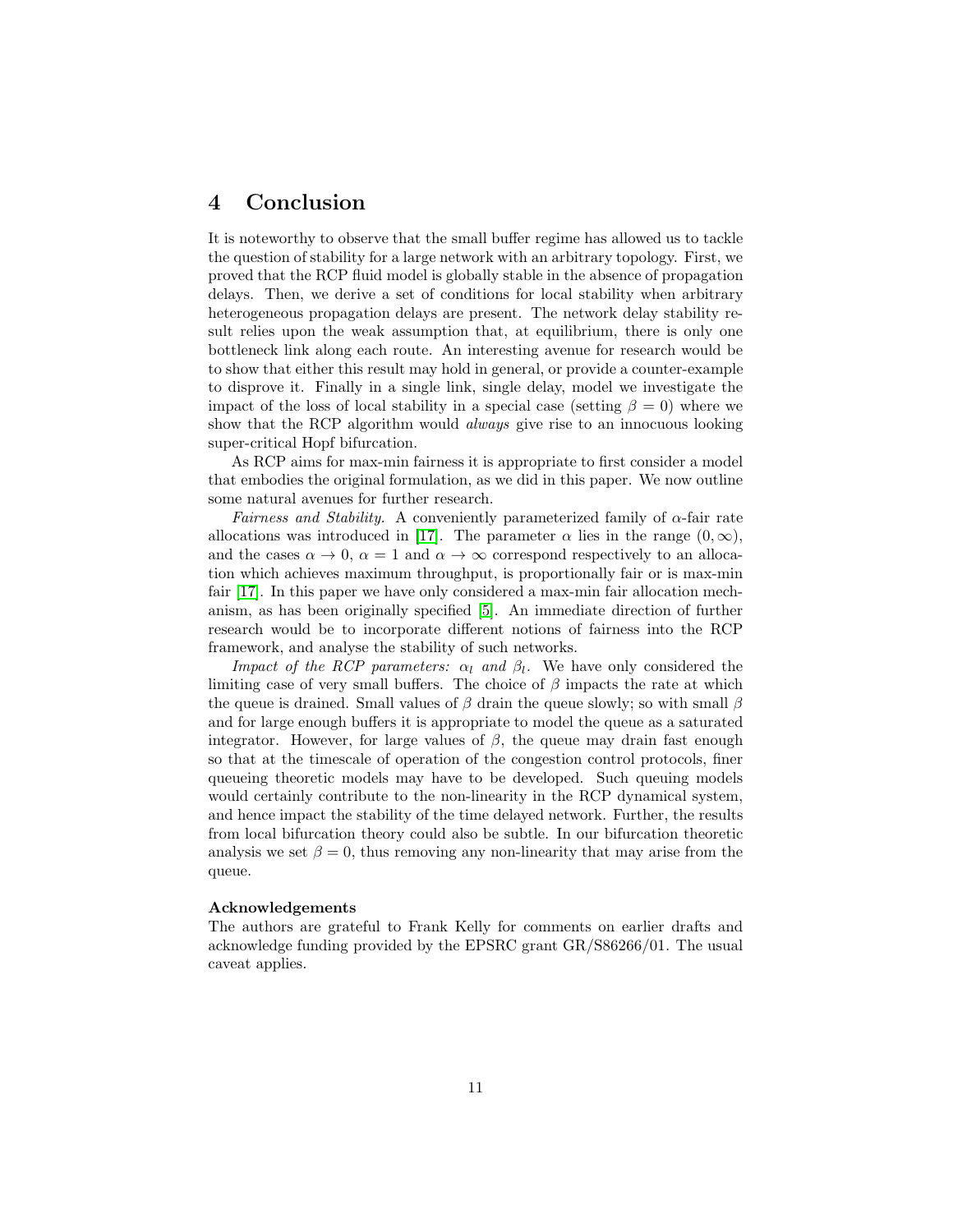## <span id="page-11-8"></span>References

- <span id="page-11-4"></span>[1] G. Appenzeller, I. Keslassy, and N. McKeown, "Sizing router buffers," Computer Communication Review, vol. 34, no. 4, pp. 281-292, 2004.
- [2] H. Balakrishnan, N. Dukkipati, N. McKeown, and C. Tomlin, "Stability Analysis of Explicit Congestion Control Protocols," Stanford University Department of Aeronautics and Astronautics Report: SUDAAR 776, 2005. [online]<http://yuba.stanford.edu/rcp/>
- <span id="page-11-5"></span><span id="page-11-2"></span>[3] S. Deb and R. Srikant, "Rate-based versus Queue-based models of congestion control," Proceedings of ACM Sigmetrics, 2004.
- [4] N. Dukkipati and N. McKeown, "Why Flow-Completion Time is the Right Metric for Congestion Control," Computer Communication Review, vol. 36, no. 1, pp. 59-62, 2006.
- <span id="page-11-0"></span>[5] N. Dukkipati, M. Kobayashi, R. Zhang-Shen, and N. McKeown, "Processor Sharing Flows in the Internet," Thirteenth International Workshop on Quality of Service (IWQoS), 2005. [online]<http://yuba.stanford.edu/rcp/>
- <span id="page-11-1"></span>[6] N. Dukkipati, N. McKeown, and A. G. Fraser, "RCP-AC: Congestion Control to make flows complete quickly in any environment,"High-Speed Networking Workshop: The Terabits Challenge, (in Conjunction with IEEE Infocom), 2006.
- <span id="page-11-9"></span>[7] M. Enachescu, Y. Ganjali, A. Goel, N. McKeown, and T. Roughgarden, "Part III: routers with very small buffers," Computer Communication Review, vol. 35, no. 3, pp. 83-90, 2005.
- <span id="page-11-7"></span>[8] H. Han, C. V. Hollot, Y. Chait, and V. Misra, "TCP Networks Stabilized by Buffer-Based AQMs," Proceedings of IEEE Infocom, 2004.
- <span id="page-11-11"></span>[9] H. Han, C. V. Hollot, D. Towsley, and Y. Chait, "Synchronization of TCP Flows in Networks with Small DropTail Buffers," Proceedings of IEEE Conference on Decision and Control, 2005.
- <span id="page-11-6"></span>[10] C.V. Hollot, V. Misra, D. Towsley, and W. Gong, "Analysis and design of controllers for AQM routers supporting TCP flows," IEEE Transactions on Automatic Control, vol. 47, no. 6, pp. 945-959, 2002.
- <span id="page-11-3"></span>[11] D. Katabi, M. Handley, and C. Rohrs, "Internet Congestion Control for Future High Bandwidth-Delay Product Environments," Proceedings of ACM Sigcomm, 2002.
- <span id="page-11-10"></span>[12] S.S. Kunniyur, and R. Srikant, "Stable, scalable, fair congestion control and AQM schemes that achieve high utilization in the Internet," IEEE Transactions on Automatic Control, vol. 48, no. 11, pp. 2024-2028, 2003.